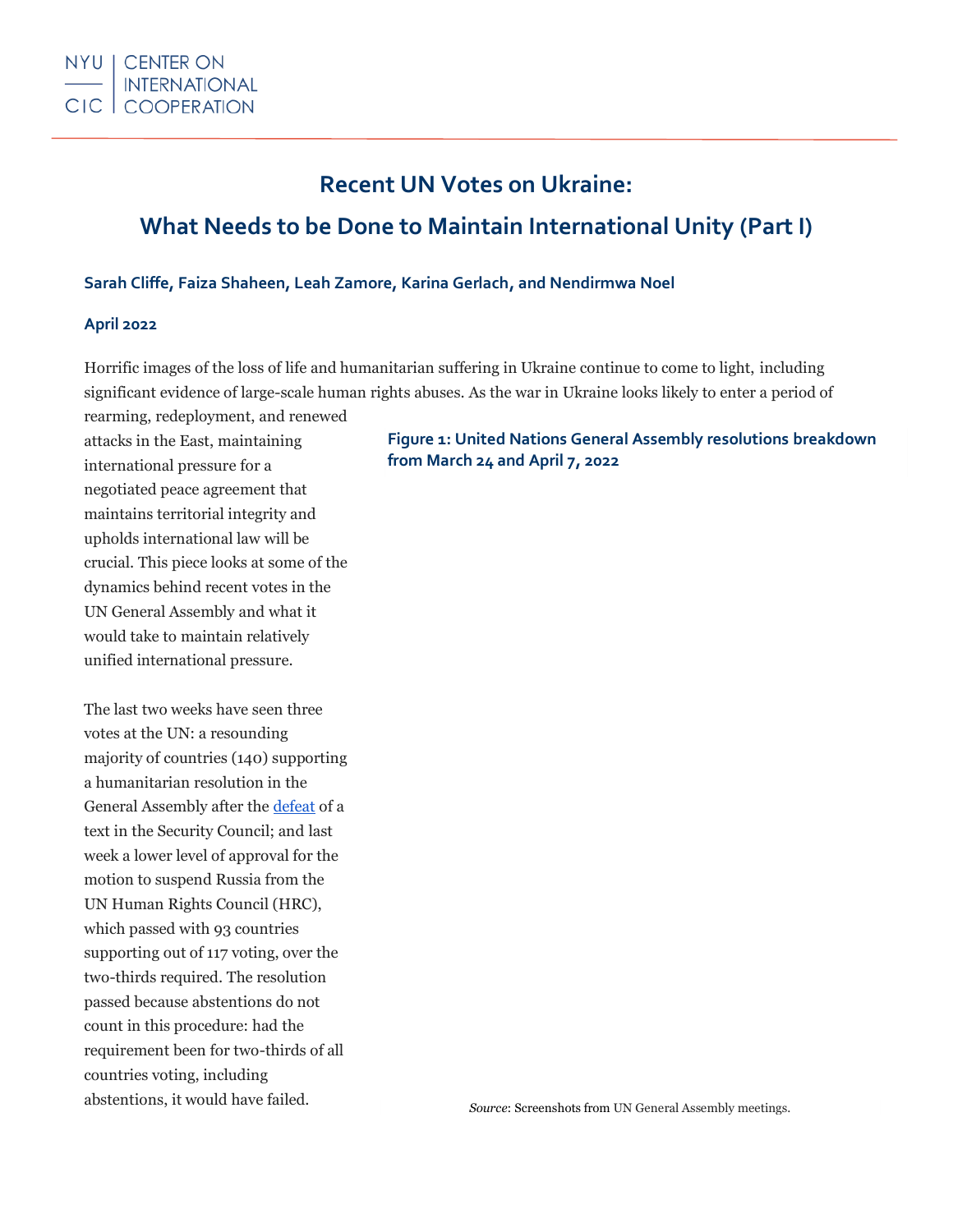### **Why was there a drastic drop in support between the two resolutions?**

The first and obvious point to make is that the issue of Russia's HRC membership is much more difficult. Recognizing the humanitarian impact of the war is a much easier diplomatic gesture than removing Russia from one of the UN's peak-level institutions. The history of such a move at the HRC is controversial for many countries: the only country to have been removed from the HRC before is Muammar Ghaddafi's Libya, which many countries in the Global South regarded as an act of overreach, and which they saw as coupled with the use of the responsibility to protect principle to justify regime change. In that sense, 93 countries supporting yesterday's resolution is still a large number.

Many developing countries may also have taken the opportunity to express deep-seated concerns about the Western response to the Ukraine crisis. The points below were not (in general) expressed in the formal statements (see our colleagues at Crisis Group for a goo[d explanation](https://www.crisisgroup.org/europe-central-asia/eastern-europe/ukraine/maintaining-coalition-support-ukraine-un) of the overall vote and [the meaning behind](https://www.worldpoliticsreview.com/articles/30452/at-the-un-ukraine-war-abstentions-aren-t-all-equal)  [abstentions\)](https://www.worldpoliticsreview.com/articles/30452/at-the-un-ukraine-war-abstentions-aren-t-all-equal), but have been conveyed forcefully in private.

**First, public opinion.** We do not have good polling data after the Ukrainian invasion asking about public opinion around the world. But in those countries in which analysis has been undertaken, there are some interesting results. In [Indonesia,](https://www.bbc.com/indonesia/indonesia-60737298) for example, one study using big data sentiment analysis shows a significant majority in social media supporting Russia's perspective on NATO threats (and implicitly criticizing the government for its support of the first March resolution on Ukraine). Public opinion is a dividing factor in both directions: in some Western countries, people are querying why priority aid recipients abstained from the resolutions on Ukraine—even demanding a cut-off of aid for those countries. This frames an enormous upcoming challenge vis-à-vis the credibility of the UN going forward: if public opinion in one part of the world regards tough action on Russia at the UN as crucial for credibility, but in other parts of the world, by contrast, this is seen as bias and double standards (see below), then international norms will be severely challenged.

**Second, principles and double standards.** G77 countries adhere to [a strong](https://www.youtube.com/watch?v=mLuMhUo37tg) emphasis on diplomatic dialogue and negotiated settlements of conflict. Many developing countries see hypocrisy in the West's approach to the Ukraine crisis. They draw parallels between the US-led coalition's [occupation of Iraq,](file:///C:/Users/symphonychau/Dropbox%20(CIC)/CIC%20Comms%20NEW/5_Publications-Marketing/4_Monthly%20Advances/2022/4-April/Look%20at%20best%20hyperlink%20–%20suggest%20this%20but%20there%20may%20be%20better%20https:/www.aljazeera.com/news/2022/2/27/as-russia-invades-ukraine-iraqis-remember-painful-war-memories) which is viewed as having been a game-changing blow to international respect for the rule of law, with grave disregard to the laws of occupation (which protect people under occupation, as is the case in Russian-held areas of Ukraine and was the case in coalition-held areas of Iraq), and yet drew no such international condemnation. They are largely unimpressed by European arguments that Ukraine, as a sovereign country, can make any defense arrangements it likes, including pursuing NATO membership: by contrast, [some](https://www.thedailystar.net/law-our-rights/news/why-bangladeshs-abstention-the-un-resolution-the-ukraine-war-justified-2990706) point to [the Cuban missile crisis](https://www.thedailystar.net/law-our-rights/news/why-bangladeshs-abstention-the-un-resolution-the-ukraine-war-justified-2990706) as an example of how small countries have not historically had the degrees of freedom to make their own defense choices when these are seen to threaten the peace and security interests of major powers.

**Third, interests.** Food and energy price rises caused by the Ukraine conflict are severely threatening the economic recovery during the continued (if diluted) COVID-19 pandemic. They will increase inequality and threaten social unrest for many countries—high, middle and low-income—and have already resulted in protests in [Kenya,](https://www.africanews.com/2022/02/22/kenyans-protest-surge-in-food-prices/) [Iraq,](https://www.aljazeera.com/news/2022/3/9/iraq-protest-food-prices-russia-ukraine-war) [Peru,](https://www.reuters.com/world/americas/peruvians-protest-surging-gas-fertilizer-prices-amid-ukraine-invasion-2022-04-05/) an[d Sri Lanka,](https://time.com/6164058/sri-lanka-protests-curfew/) among others. Countries also see other aspects of international cooperation threatened, from cutbacks in European aid in order to [accommodate](https://www.oxfam.org/en/press-releases/some-governments-contemplating-raids-aid-funds-earmarked-other-crises-pay-new-costs) the costs of the Ukraine refugees (which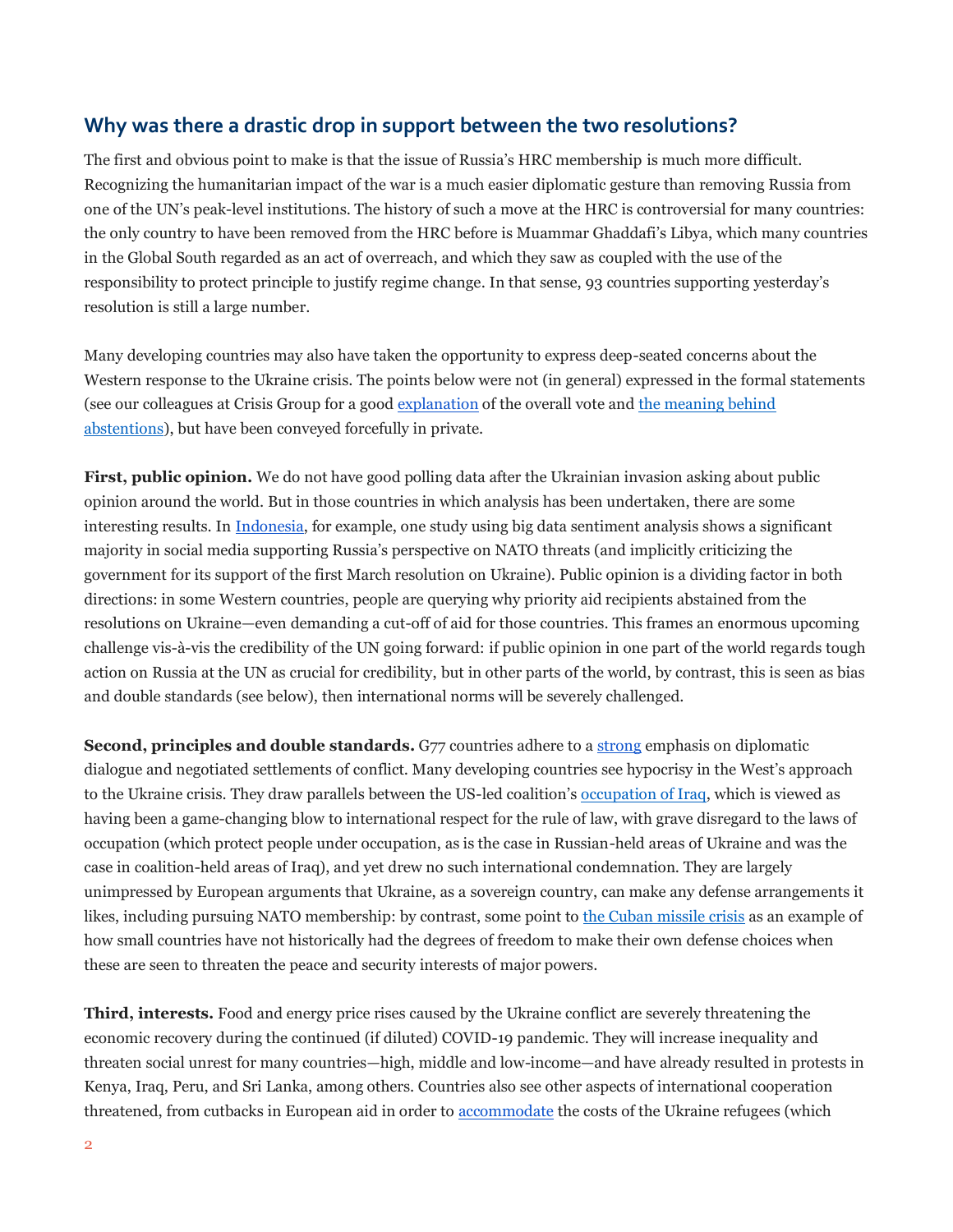remains [permissible under current DAC rules:](https://www.oecd.org/dac/financing-sustainable-development/development-finance-standards/refugee-costs-oda.htm) countries can charge certain in-country refugee costs for a twelvemonth period to their aid budgets, as happened during the 2015–2016 European refugee crisis, when [\\$15.4 billion](https://www.thenewhumanitarian.org/investigations/2017/07/21/aid-credibility-stake-donors-haggle-over-reporting-rules)  [in ODA was spent accommodating refugees in Europe\)](https://www.thenewhumanitarian.org/investigations/2017/07/21/aid-credibility-stake-donors-haggle-over-reporting-rules), to paralysis in decision-making on other issues in the multilateral system, including peacekeeping and COVID-19 recovery financing. For some countries, as we have [written previously,](https://cic.nyu.edu/publications/blowback-russia%E2%80%99s-invasion-ukraine) agreements with Russia for the purchase of military equipment and deployment of Wagner Group armed forces also provide a powerful interest.

**Fourth, an over-domineering process.** It is agreed privately amongst most countries on both sides that Ukraine has done an outstanding diplomatic job of defending its own interests, including the government's outreach to speak to national parliaments as well as multilateral bodies and its use of video imagery (still unfamiliar in international diplomatic circles) to bring on-the-ground realities to international debates. The Western and Others (WEOG) group and Russia have also been very active in soliciting support for their stances. This is less welcome, and cuts both ways. Russia's support for the South African–led resolution on humanitarian issues in the General Assembly has drawn criticism, and its direct threats to punish other countries for abstentions over the HRC resolution drew a relatively small number of countries to vote against the text. Its muddled [response](https://www.youtube.com/watch?v=2gRYXXd0Wu8) to a question of order from the UK over whether it was withdrawing from the HRC was also unusually amateurish for a diplomatic service that prides itself on its professionalism. However, Western outreach on the basis of a "you are with us or against us" mentality has also provoked resistance from developing countries. This is particularly the case where Western countries have not acknowledged any of the double-standard aspects highlighted above.

### **What is needed to maintain international unity and prevent an escalation of divisions?**

The situation is extremely difficult. On the one hand, a forceful rebuttal of Russia's aggression is seen by Western populations (and some in other regions) as crucial for the credibility of the UN: in a hard-headed geopolitical sense, it is also seen by major and middle powers, as well as smaller countries, as something that needs rebuttal and containment if it is not to escalate into an even more internationalized conflict between nuclear powers. On the other, people in the Global South see double standards and a lack of attention to their concerns: why didn't the people of Iraq, conflict-affected populations in Africa, and the Rohingya in Myanmar benefit from the same level of attention and sense of urgency? Why were the US and UK not held to account over the occupation of Iraq? Why has the West not supported widespread vaccine equity, access to financing for COVID-19 recovery, and aid to cushion the impacts on food and energy prices of the Ukraine crisis?

### **We believe that the answer to this must lie in balancing hard-headed contestation with dialogue, being sensitive to the perceptions of developing countries outside the main conflict theater, and showing practical international solidarity that addresses their concerns.**

In brief, a package that we will elaborate in Part II of this note (forthcoming) could be adopted by a cross-regional coalition of countries: